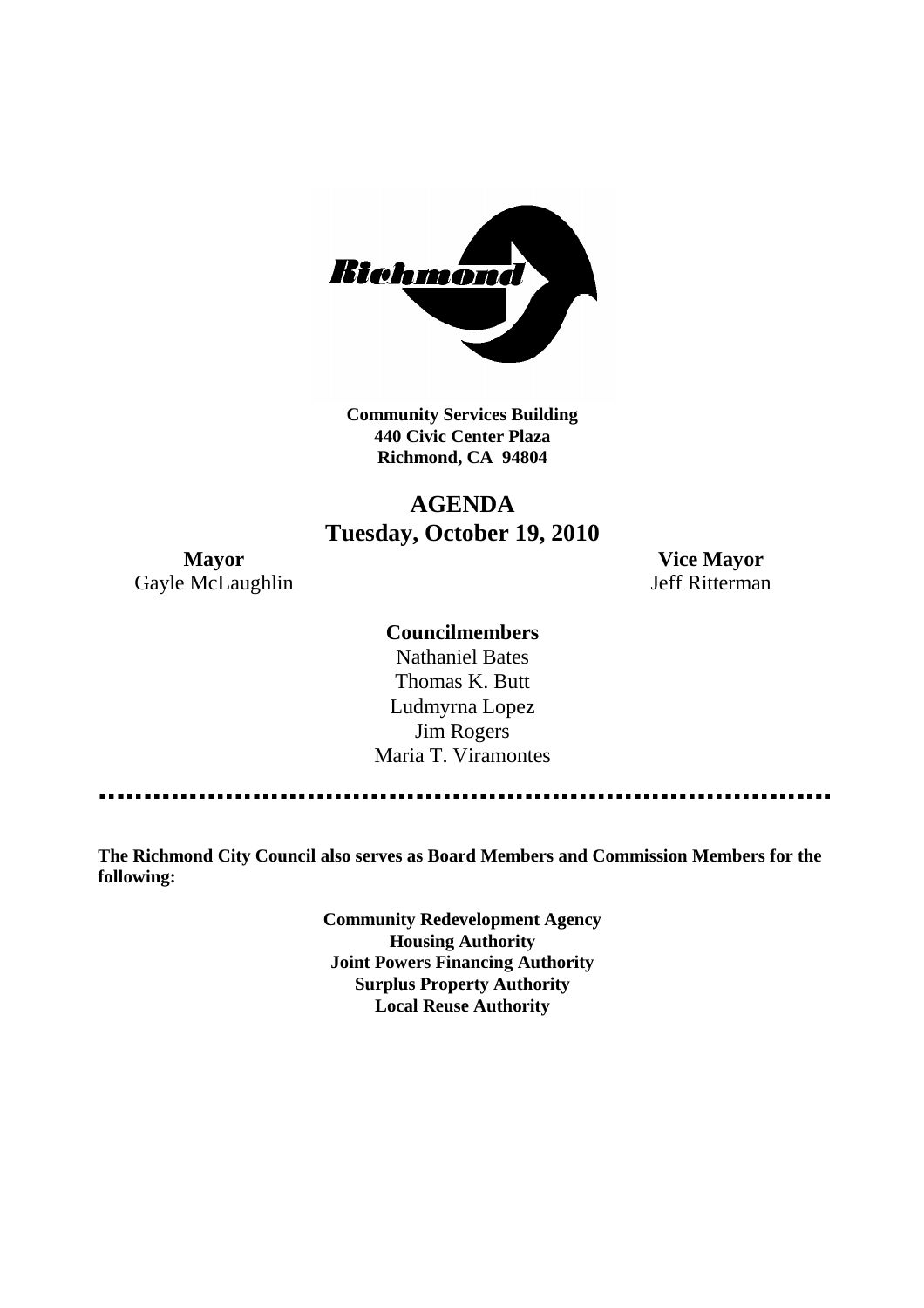# **MEETING PROCEDURES**

The City of Richmond encourages community participation at its City Council meetings and has established procedures that are intended to accommodate public input in a timely and time-sensitive way. As a courtesy to all members of the public who wish to participate in City Council meetings, please observe the following procedures:

**PUBLIC COMMENT ON AGENDA ITEMS:** Anyone who desires to address the City Council on items appearing on the agenda must complete and file a pink speaker's card with the City Clerk **prior** to the City Council's consideration of the item. Once the City Clerk has announced the item and discussion has commenced, no person shall be permitted to speak on the item other than those persons who have submitted their names to the City Clerk. Your name will be called when the item is announced for discussion. **Each speaker will be allowed TWO (2) MINUTES to address the City Council on NON-PUBLIC HEARING items listed on the agenda.**

**OPEN FORUM FOR PUBLIC COMMENT:** Individuals who would like to address the City Council on matters not listed on the agenda or on **Presentations, Proclamations and Commendations, Report from the City Attorney, or Reports of Officers** may do so under Open Forum. All speakers must complete and file a pink speaker's card with the City Clerk **prior** to the commencement of Open Forum. **The amount of time allotted to individual speakers shall be determined based on the number of persons requesting to speak during this item. The time allocation for each speaker will be as follows: 15 or fewer speakers, a maximum of 2 minutes; 16 to 24 speakers, a maximum of 1 and one-half minutes; and 25 or more speakers, a maximum of 1 minute.**

#### **SPEAKERS ARE REQUESTED TO OCCUPY THE RESERVED SEATS IN THE FRONT ROW BEHIND THE SPEAKER'S PODIUM AS THEIR NAME IS ANNOUNCED BY THE CITY CLERK.**

**CONSENT CALENDAR:** Consent Calendar items are considered routine and will be enacted, approved or adopted by one motion unless a request for removal for discussion or explanation is received from the audience or the City Council. A member of the audience requesting to remove an item from the Consent Calendar must complete and file a speaker's card with the City Clerk **prior to the City Council's consideration of Agenda Review.** An item removed from the Consent Calendar may be placed anywhere on the agenda following the City Council's agenda review.

*The City Council's adopted Rules of Procedure recognize that debate on policy is healthy; debate on personalities is not. The Chairperson has the right and obligation to cut off discussion that is too personal, too loud, or too crude.*

**\*\*\*\*\*\*\*\*\*\*\*\*\*\*\*\*\*\*\*\*\*\*\*\*\*\*\*\*\*\*\*\*\*\*\*\*\*\*\*\*\*\*\*\*\*\*\*\*\*\*\*\*\*\*\*\*\*\***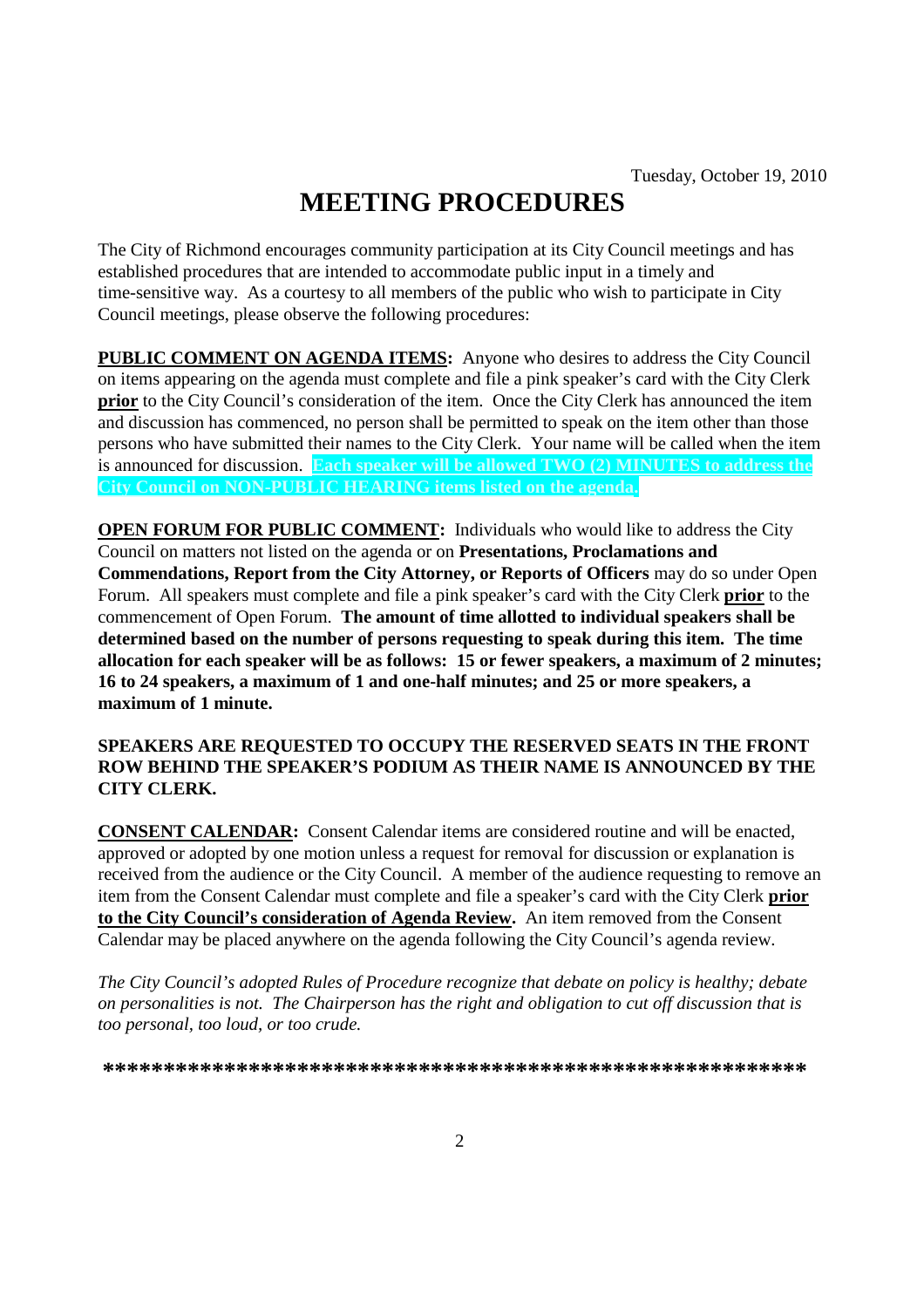Tuesday, October 19, 2010

# **EVENING OPEN SESSION**

6:00 p.m.

# **A. ROLL CALL**

#### **B. PUBLIC COMMENT**

#### **C. ADJOURN TO CLOSED SESSION**

# **CLOSED SESSION**

Shimada Room of the Community Services Building

## **A. CITY COUNCIL**

**A-1.** LIABILITY CLAIMS - PENDING LITIGATION (Government Code Section 54956.9):

Janeth Perez vs. City of Richmond

**A-2.** CONFERENCE WITH LEGAL COUNSEL - ANTICIPATED LITIGATION (Initiation of litigation pursuant to Subdivision (c) of Government Code Section 54956.9):

One Case

**\*\*\*\*\*\*\*\*\*\*\*\*\*\*\*\*\*\*\*\*\*\*\*\*\*\*\*\*\*\*\*\*\*\*\*\*\*\*\*\*\*\*\*\*\*\*\*\*\*\*\*\*\*\*\*\*\*\***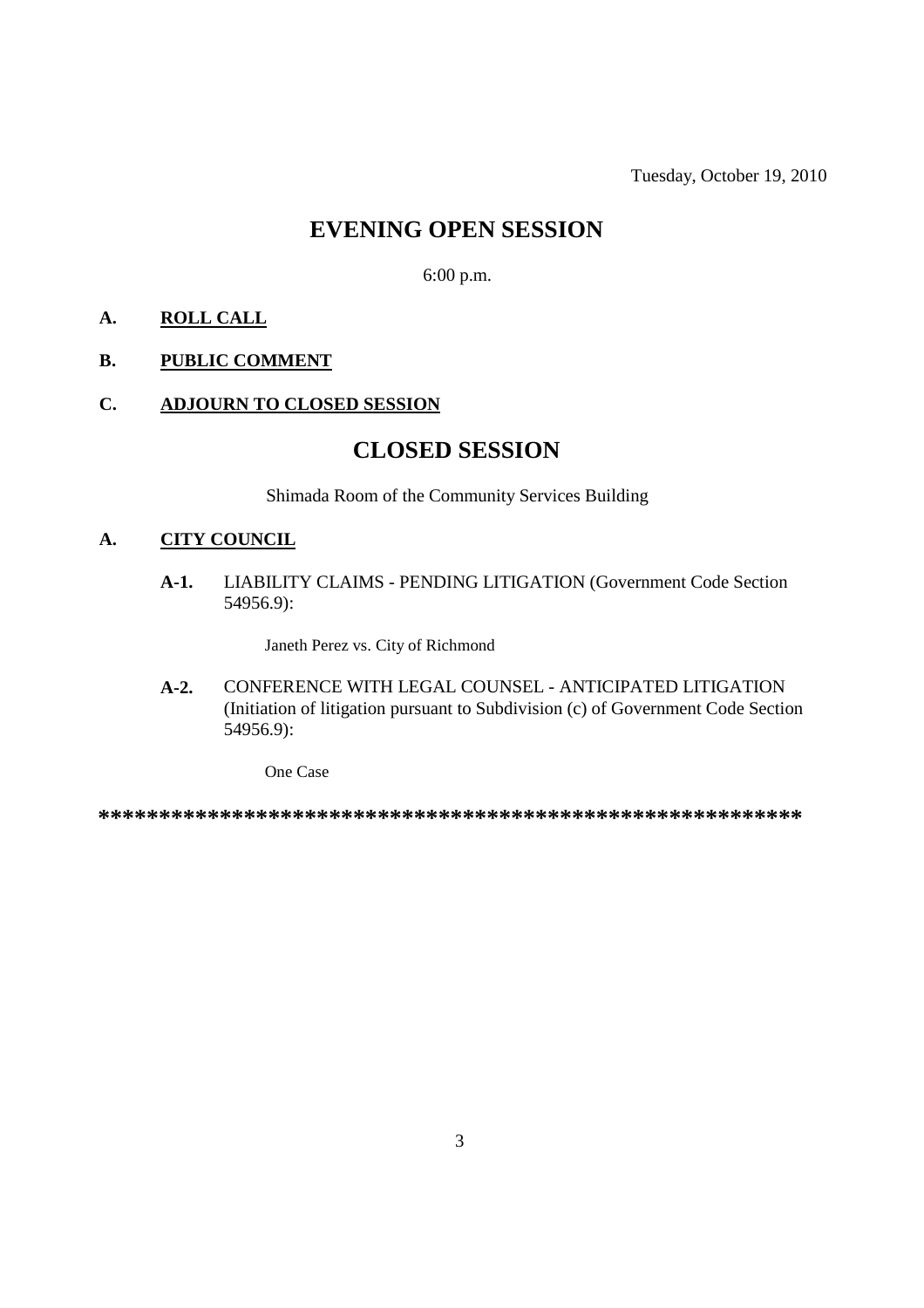# **JOINT MEETING OF THE RICHMOND REDEVELOPMENT AGENCY/RICHMOND CITY COUNCIL**

#### 6:30 p.m.

#### **A. PLEDGE TO THE FLAG**

#### **B. ROLL CALL**

#### **C. STATEMENT OF CONFLICT OF INTEREST**

**D. OPEN FORUM FOR PUBLIC COMMENT**

#### **E. AGENDA REVIEW**

#### **F. PRESENTATIONS, PROCLAMATIONS, AND COMMENDATIONS**

- **F-1.** PROCLAMATION recognizing October as National Arts and Humanities Month in the City of Richmond - Mayor's Office (Mayor McLaughlin 620-6503).
- **F-2.** PROCLAMATION recognizing Fire Prevention in the month of October 2010 Mayor's Office (Mayor McLaughlin 620-6503).
- **F-3.** PROCLAMATION honoring the Multi-Ethnic Movement of Love Against Violence October 23, 2010, and the ongoing efforts to mobilize, create or expand ways to help incarcerated fathers strengthen family relationships, and celebrate diversity - Mayor's Office (Mayor McLaughlin 620-6503).

#### **G. REPORT FROM THE CITY ATTORNEY OF FINAL DECISIONS MADE AND NON-CONFIDENTIAL DISCUSSIONS HELD DURING CLOSED SESSION**

#### **H. REDEVELOPMENT AGENCY BOARD CONSENT CALENDAR**

**H-1.** APPROVE the second amendment to the contract with Pankow Special Projects, L.P. to provide installation of additional interior light fixtures at 440 and 450 Civic Center Plaza, extending the term of the contract for on-call construction services at the Civic Center Plaza complex through June 30, 2011, and authorizing the city manager, or his designee, to execute and implement the contract. The total amount of the amendment will not exceed \$207,000 bringing the total contract amount to \$416,899 - Community and Economic Development (Steve Duran 307-8140).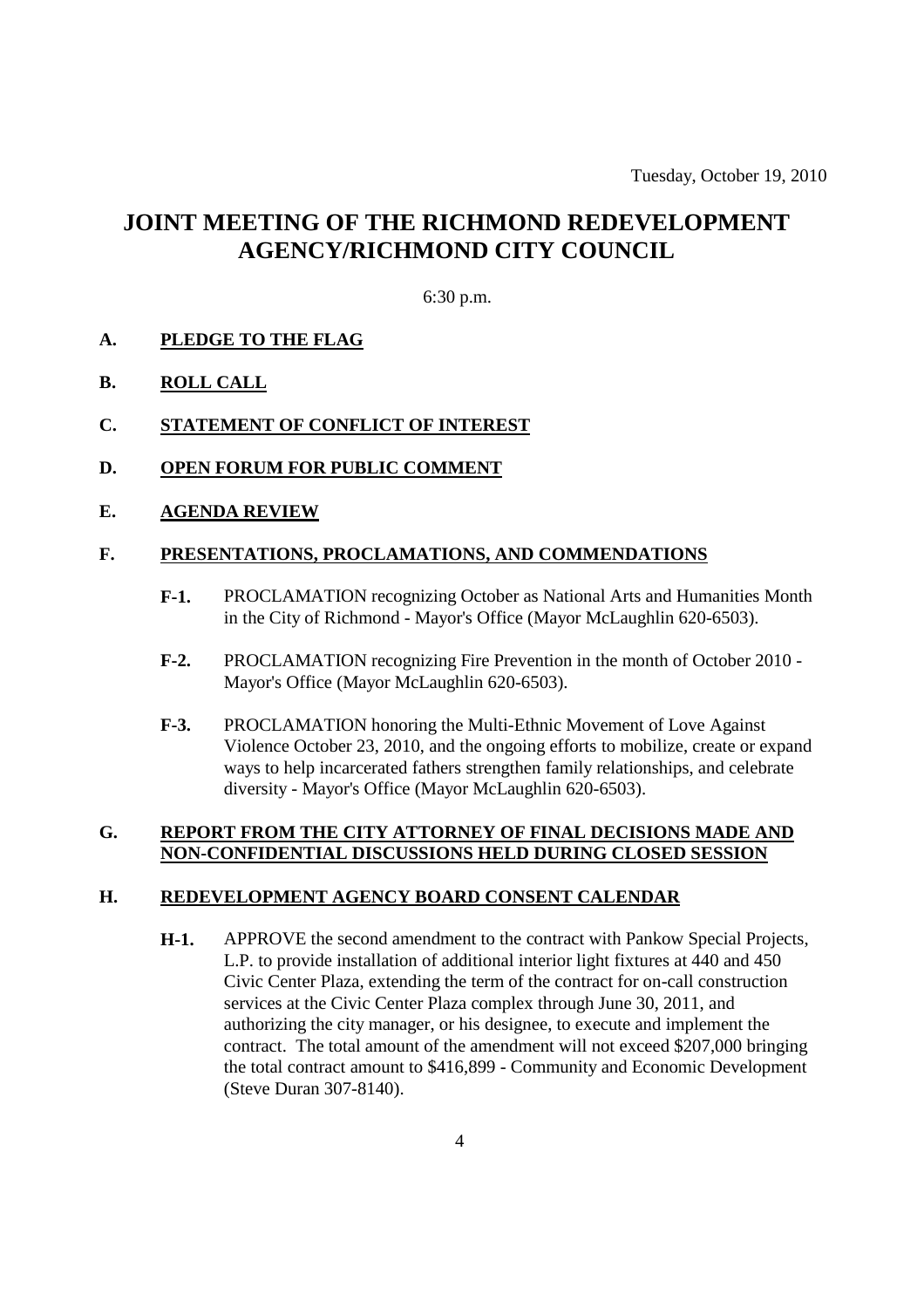#### **I. CITY COUNCIL CONSENT CALENDAR**

- **I-1.** APPROVE an amendment to the contract with the Oakland Private Industry Council to process Individual Training Accounts for program participants. Contract amount will be increased by \$319,000 for a total amount not to exceed \$1,034,000. The contract term will be June 16, 2009, through June 30, 2011 (This item was reviewed and recommended for approval by the Finance Committee at its October 1, 2010, meeting) - Employment and Training Department (Sal Vaca/Rosemary Viramontes 307-8006).
- **I-2.** APPROVE an amendment to the contract with Bay Area Peacekeepers to provide workshops, supportive counseling services, and case manager support and training for the Youth Services Division of Employment and Training. Contract term will be November 2, 2009, through June 30, 2012. The contract amount will be increased by \$45,000 for a total amount not to exceed \$54,950 - Employment and Training Department (Sal Vaca/Jay Leonhardy 307-8019).
- **I-3.** APPROVE on-call construction management and inspection services contracts, in an amount not to exceed \$750,000 each, to five consulting firms (Harris & Associates, Inc. [Concord]; BKF Engineers [Richmond]; Ghirardelli Associates [Richmond]; Swinerton Management & Consulting [San Francisco]; Cornerstone Transportation Consulting [San Francisco]) and authorize the city engineer to approve and issue work authorizations directing each firm to work on specific budgeted projects based on the firm's specialties and qualifications (This item was reviewed and recommended for approval by the Finance Committee at its October 1, 2010, meeting) - Engineering Services (Edric Kwan 621-1825/Andy Yeung 307-8108).
- **I-4.** APPROVE a contract with New Image Landscape Company in an amount not to exceed \$112,700 for fire hazard vegetation control for the Point Molate facilities and beach area for a term from October 1, 2010, to June 30, 2011 (This contract was reviewed and recommended for approval by the Finance Standing Committee on October 1, 2010) - Public Works Department (Yader A. Bermudez 231-3009).
- **I-5.** APPROVE a contract to lease property located at 636 Spring Street in Richmond as the primary training site for the YouthBUILD Program. The lease period commences October 19, 2010, and ends September 30, 2011. The rent is \$3,100 per month for a total 12-month rental cost not to exceed \$37,200 - Employment and Training Department (Sal Vaca/Jay Leonhardy 307-8019).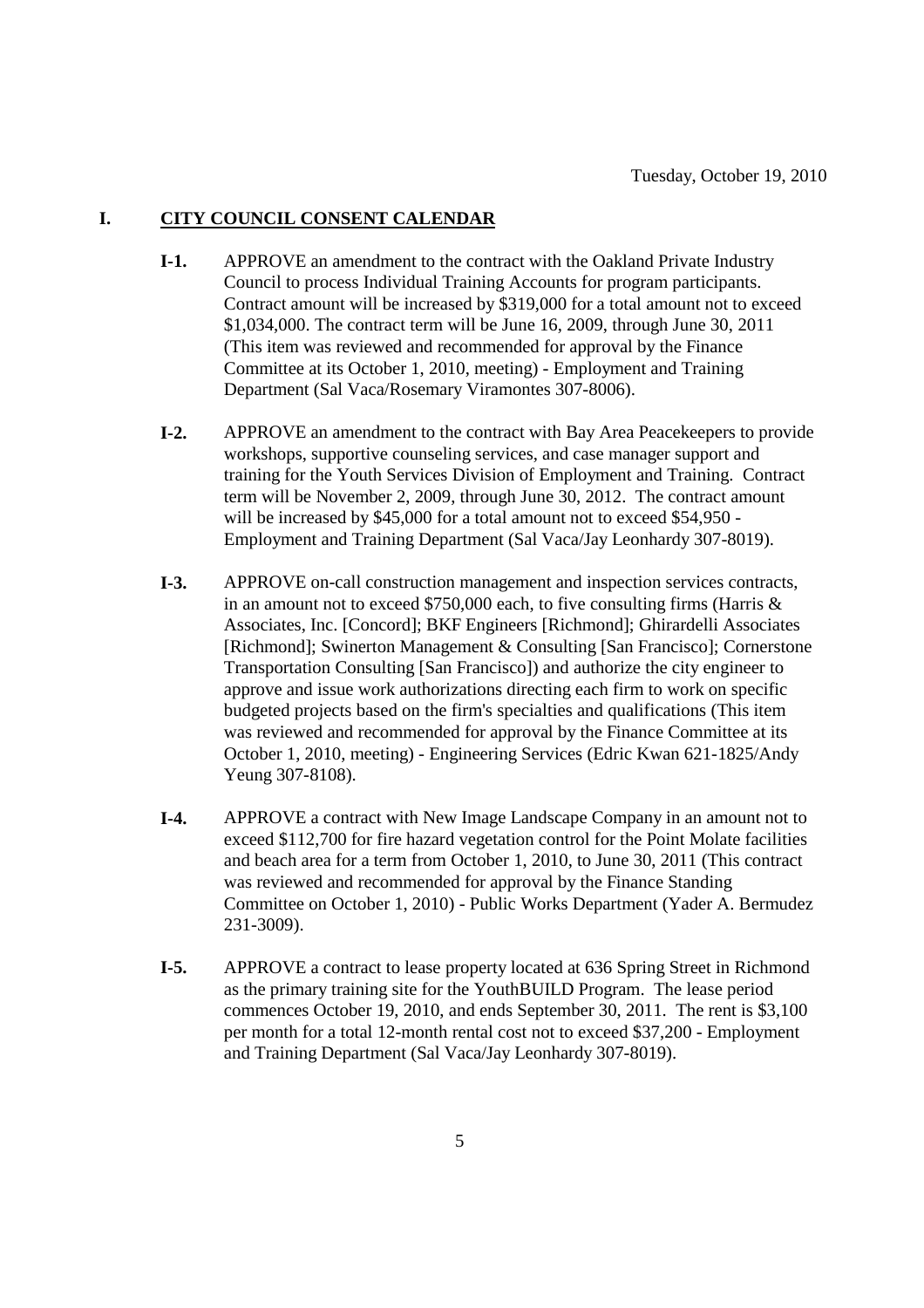- **I-6.** APPROVE the purchase of four small pickup trucks from Michael Stead's Hilltop Ford, for use in enforcing code enforcement regulations, in an amount not to exceed \$56,000 - Public Works Department (Yader A. Bermudez 231-3009).
- **I-7.** AUTHORIZE appropriation of the FY 2009-10 budget balances of the Honda Port of Entry Projects to the FY 2010-11 Capital Improvement Budget in the amount of \$5,771,329.11 for the Honda Port of Entry Project at Point Potrero Marine Terminal (Project 08F01) and \$2,295,210.81 for the Port Rail Corridor Facility Project (Project 08G01) - Port (Jim Matzorkis 215-4600).
- **I-8.** APPROVE a contract with Larry Walker Associates to assist in the implementation of the City's National Pollutant Discharge Elimination System (NPDES) compliance activities in an amount not to exceed \$50,000 - Engineering Services (Edric Kwan/Chad Davisson 621-5486).
- **I-9.** APPROVE a contract with Harris Corporation for the maintenance of the city's existing 800 MHZ Public Safety Radio System in an amount not to exceed \$688,399.36 from August 7, 2010, to September 30, 2011, (\$538,479.45 for FY 2010-2011 and \$149,919.91 from July 1, 2010, through September 30, 2011, for a total term of 14 months) (This item was reviewed and recommended for approval by the Finance Standing Committee at its October 1, 2010, meeting) - Police Department (Chief Chris Magnus 621-1802).
- **I-10.** ADOPT an ordinance (second reading) amending Chapter 3.58 of the Municipal Code (Human Relations and Human Rights Commission) to change the word order in the name of the Commission; add sections for findings, definitions, purpose and scope; and add to the list of functions a new item devoted to actively promoting a culture of peace - Mayor's Office (Mayor McLaughlin 620-6503).
- **I-11.** APPROVE the following appointment and re-appointment: Police Commission: Scott Gillespie, Incumbent, term expiring November 1, 2013; Youth Baseball Advisory Commission: Elana Bolds, filling unexpired term of Benny Gill who resigned, term expiring December 2, 2011 - Mayor's Office (Mayor McLaughlin 620-6503).
- **I-12.** APPROVE a contract with Arrow Sign Company to perform emergency paneling and structural repair work on the existing Hilltop Mall pylon sign in an amount not to exceed \$35,755, with partial funding (a minimum of \$22,000) by the Hilltop Merchants Association - Public Works Department (Yader A. Bermudez 231-3009).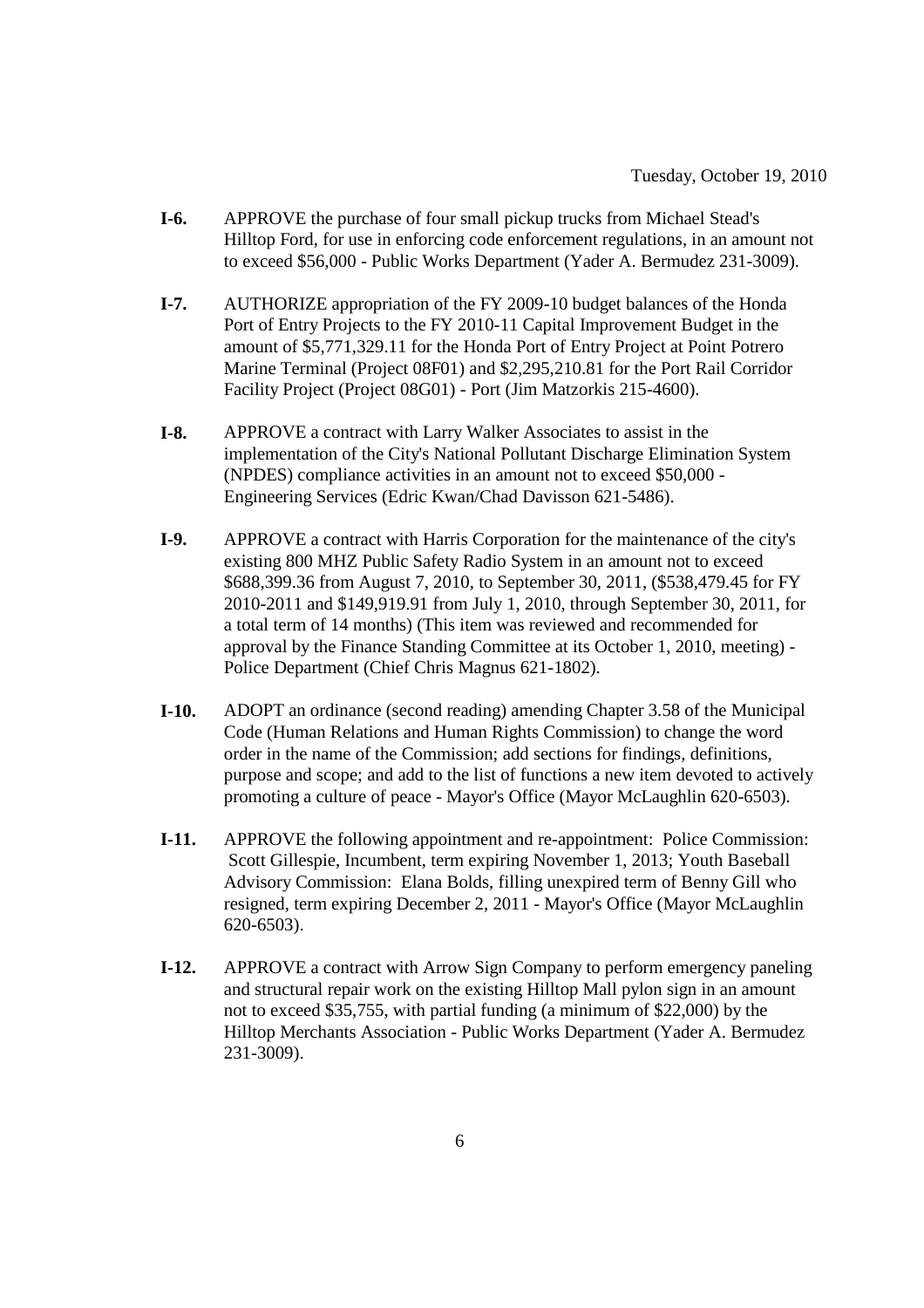- **I-13.** AUTHORIZE the port director's marketing travel to China to initiate a business development plan with the Port of Zhoushan, and to explore the potential for China auto manufacturers entering the U.S. market through the Port of Richmond's recently renovated automobile facilities - Port (Jim Matzorkis 215- 4600).
- **I-14.** APPROVE the minutes for the June 22, 2010, and September 21, 2010, meetings - City Clerk's Office (Diane Holmes 620-6513).
- **I-15.** ADOPT a resolution revising the authorization list on the Local Agency Investment Fund (LAIF) accounts to reflect the current staff assignments in the Finance Department - Finance Department (Jim Goins 620-6740).

# **J. RESOLUTIONS**

- **J-1.** ADOPT a resolution recognizing Solar Richmond's pioneering work in service to the City of Richmond, and setting new solar installation and green jobs goals to reach by 2015 - Mayor's Office (Mayor McLaughlin 620-6503).
- **J-2.** ADOPT a resolution supporting the efforts of the California Emerging Technology Fund to expand broadband technology, making accessibility more equitable across communities in California - Mayor's Office (Mayor McLaughlin 620-6503).

## **K. ORDINANCES**

- **K-1.** INTRODUCE an ordinance (first reading) amending Richmond Municipal Code Chapter 6.06.074 to require evaluation for historical significance prior to demolition of a structure more than 50 years old and change the name of the Historic Preservation Advisory Committee to the Historic Preservation Commission - Mayor McLaughlin (620-6503) and Councilmembers Butt and Rogers (620-6581).
- **K-2.** ADOPT an ordinance (second reading) amending the ordinance regulating Medical Marijuana Collectives adopted on September 21, 2010, to: (1) eliminate the requirement that a Medical Marijuana Collective submit a Determination Letter from the Franchise Tax Board indicating that the Collective is exempt from income taxes; and (2) clarify and make technical amendments to that ordinance - City Attorney's Office (Randy Riddle 620-6509).